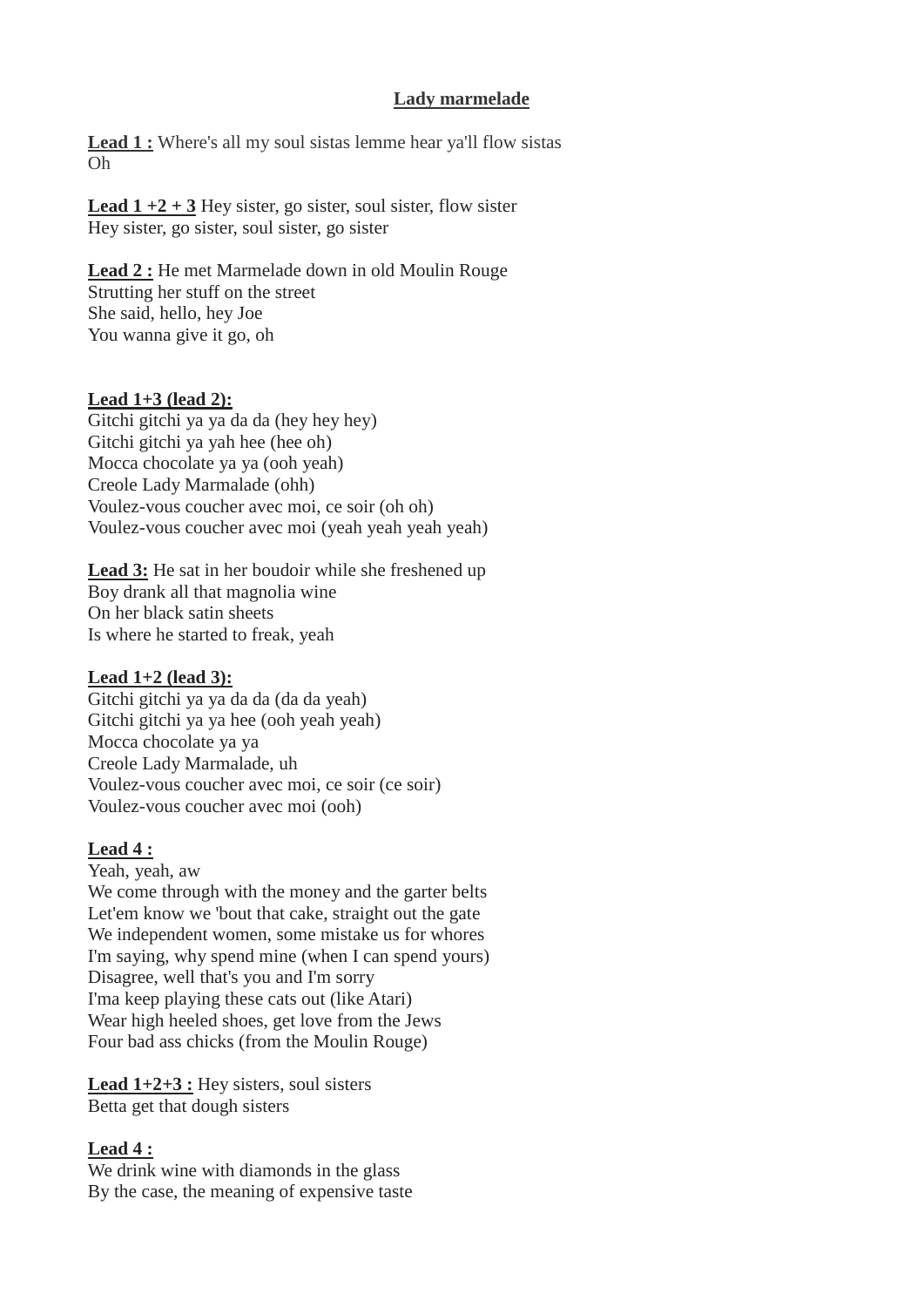# **Lead**  $1 + 2 + 3$  **(lead 4):**

You wanan gitchi gitchi ya ya (come on) Mocca chocolata (what) Lead 3 : Creole Lady Marmalade (One more time, come on)

# **Lead 1 + 2 + 3 + 4 :**

Marmalade (ooh) Lady Marmalade (ooh yeah) Marmalade (ohh)

## **Lead 1:**

Hey, hey, hey Touch of her skin feeling silkly smooth, oh Color of cafe au lait, alright Made the savage beast inside Roar until he cried

More, more, more

**Lead 2 (lead 1):** Now he's back home doing nine to five (nine to five)

## **Lead 3:** Living a gray flannel life

**Lead 1:** But when he turns off to sleep, memories keep

#### **Leads 1 + 2 + 3 + 4:** More, more, more

Gitchi gitchi ya ya da da Gitchi gitchi ya ya hee (ohh) Mocca chocolate ya ya (ooh) Creole Lady Marmalade

Voulez-vous coucher avec moi, ce soir (ce soir) Voulez-vous coucher avec moi Voulez-vous coucher avec moi, ce soir (ce soir) Voulez-vous coucher avec moi (ohh)

**Lead 4 :**Come on, uh Christina

**Lead 1 :** Voulez oh

**Lead 4 :** Pink

**Lead 2 :** Lady Marmalade

**Lead 4 :** Lil'Kim Hey, hey